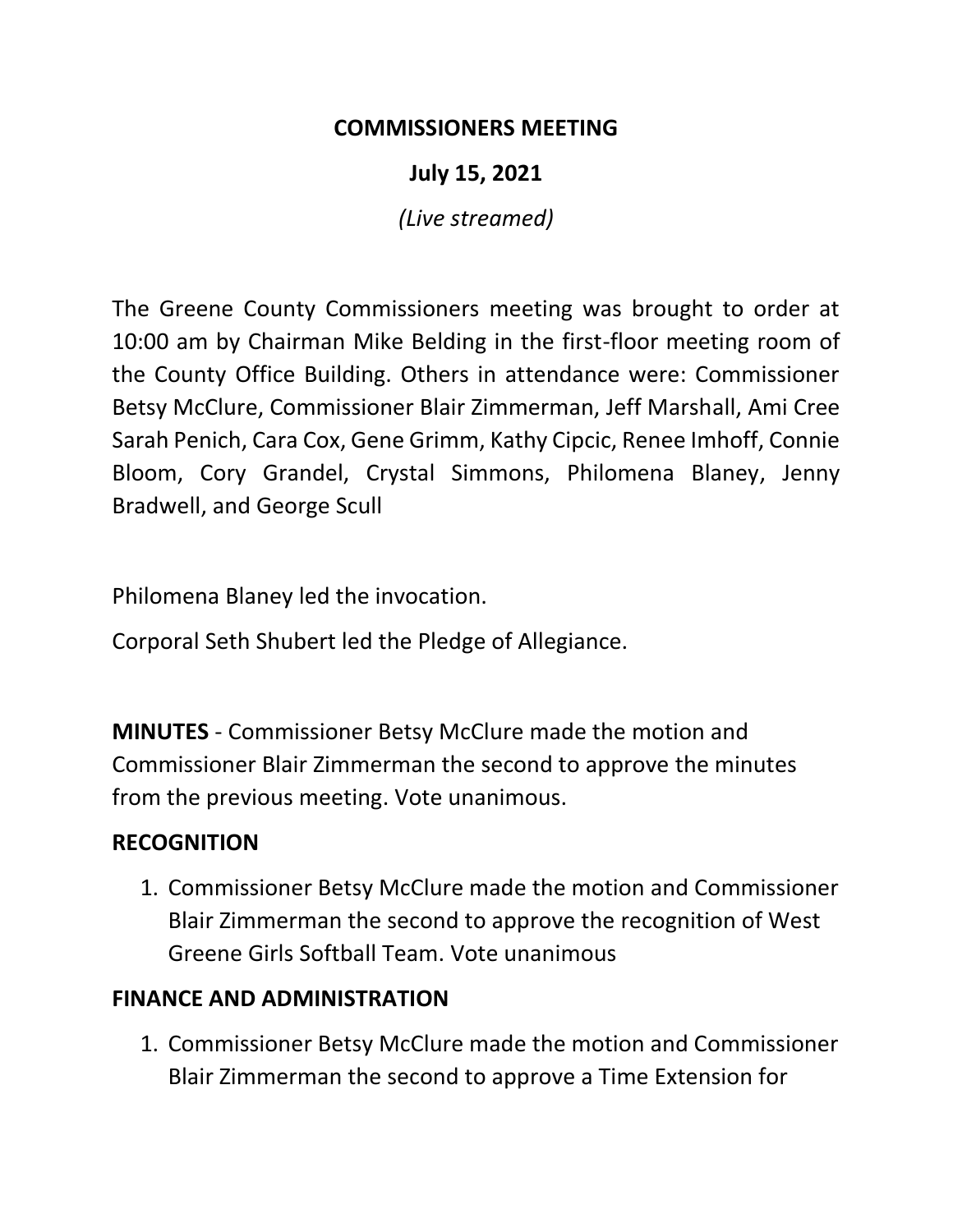Final Design for Greene County Bridge No. 15 for WEI Project No. 12074 until August 26, 2022. Vote unanimous

- 2. Commissioner Betsy McClure made the motion and Commissioner Blair Zimmerman the second to approve the right-of-way Technical Proposal and Price Proposal (\$27,471) through PennDot for Widmer Engineering and their Sub Contractor, Arrow Land Solutions for work on Bridge 15 in Cumberland and Jefferson Townships. Vote unanimous
- 3. Commissioner Betsy McClure made the motion and Commissioner Blair Zimmerman the second to approve the proposal for Design, Construction Consultation and Coordination Inspection from Widmer Engineering for Greene County Bridge No. 31 in Franklin Township. The scope of work will cost \$282,290.64 and will be covered by Grant and Liquid Fuel Funds. Vote unanimous
- 4. Commissioner Betsy McClure made the motion and Commissioner Blair Zimmerman the second to approve the following appointments to the Southwest Corner Workforce Development Board: Mark Krupa's term will be from August 1, 2021 until July 31, 2024. Terry Wiltrout's term will be from August 1, 2021 until July 31, 2025. Tim Chesleigh's term will be from August 1, 2021 until July 31, 2023. Vote unanimous
- 5. Commissioner Betsy McClure made the motion and Commissioner Blair Zimmerman the second to approve to waive the delinquent taxes on Parcel No. 22-07-113D located in Richhill Township at the request of the Township. Richhill Township Board of Supervisors and West Greene School District Board of Directors voted on and approved this waiver. Vote unanimous
- 6. Commissioner Betsy McClure made the motion and Commissioner Blair Zimmerman the second to approve the Lease Extension between Ben R. McCracken and the County of Greene for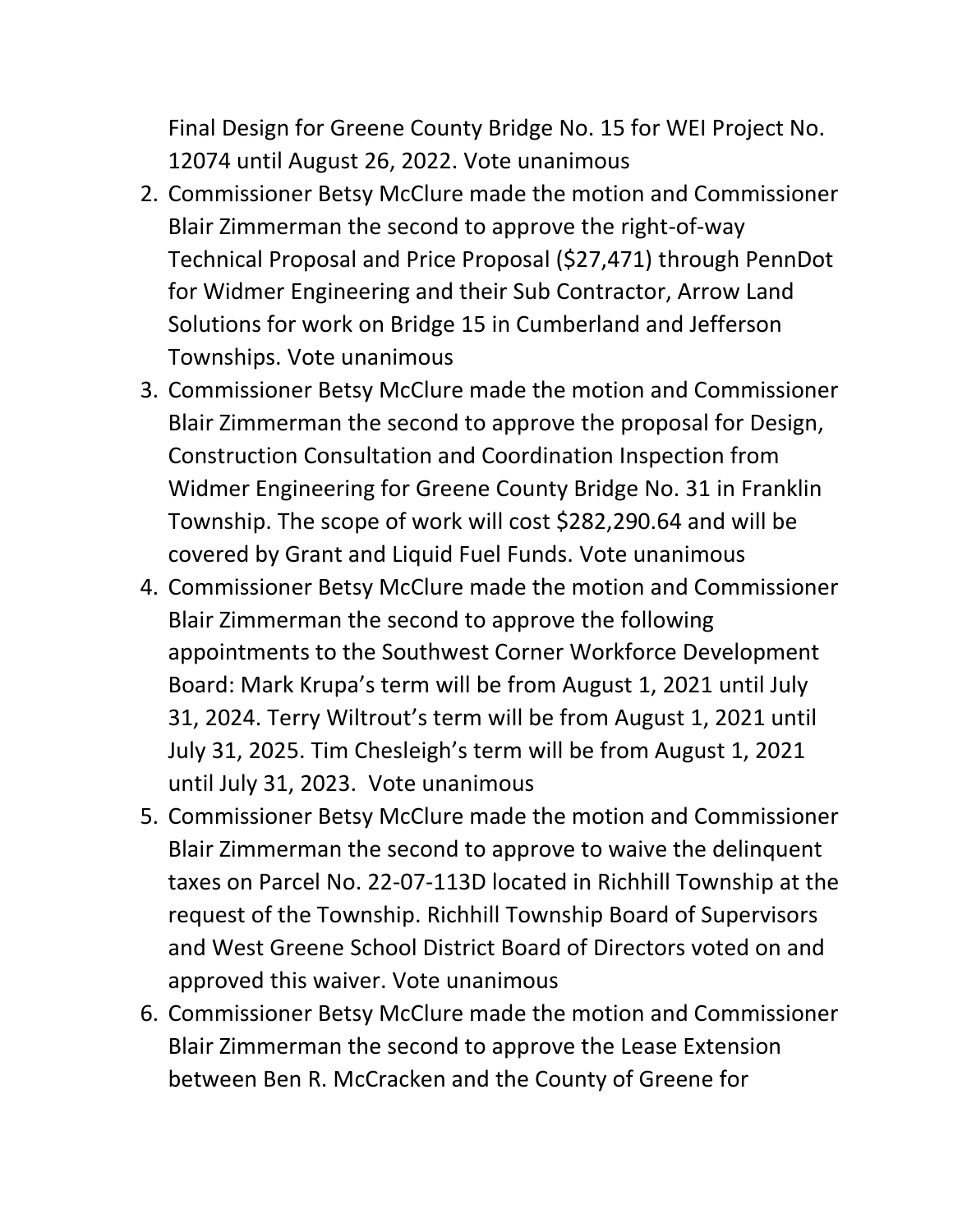Magisterial District #13-3-01. Extension will be from June 1, 2021 until December 31, 2021. Vote unanimous

- 7. Commissioner Betsy McClure made the motion and Commissioner Blair Zimmerman the second to approve a Resolution authorizing the filing of a Multimodal Transportation Fund (MTF) Grant Through the Commonwealth Financing Authority (CFA) and designate Chairman Mike Belding and Chief Clerk Jeffrey Marshall as signatories for all documents and agreement between the County and CFA for the Waynesburg Commons Project. Vote unanimous
- 8. Commissioner Betsy McClure made the motion and Commissioner Blair Zimmerman the second to approve the receipt of the year ended December 31, 2020 Independent Auditor's Report by MaherDuessel for Financial Statements and Required Supplementary Information and Supplementary Information. No findings or observations noted. Vote unanimous
- 9. Commissioner Betsy McClure made the motion and Commissioner Blair Zimmerman the second to approve the receipt of the 2020 Controller's Report. Vote unanimous

# **CDBG/HOME**

1. Commissioner Betsy McClure made the motion and Commissioner Blair Zimmerman the second to approve a motion to approve a Forgivable Advance for Small Business Assistance (FASBA) for the following business: Vote unanimous

| a. Skyview Drive | \$44,471.40 |
|------------------|-------------|
|------------------|-------------|

b. DJ's Family Diner LLC \$48,958.00

2. Commissioner Betsy McClure made the motion and Commissioner Blair Zimmerman the second to approve a motion, contingent upon final comments, to make the final determination for the Wayne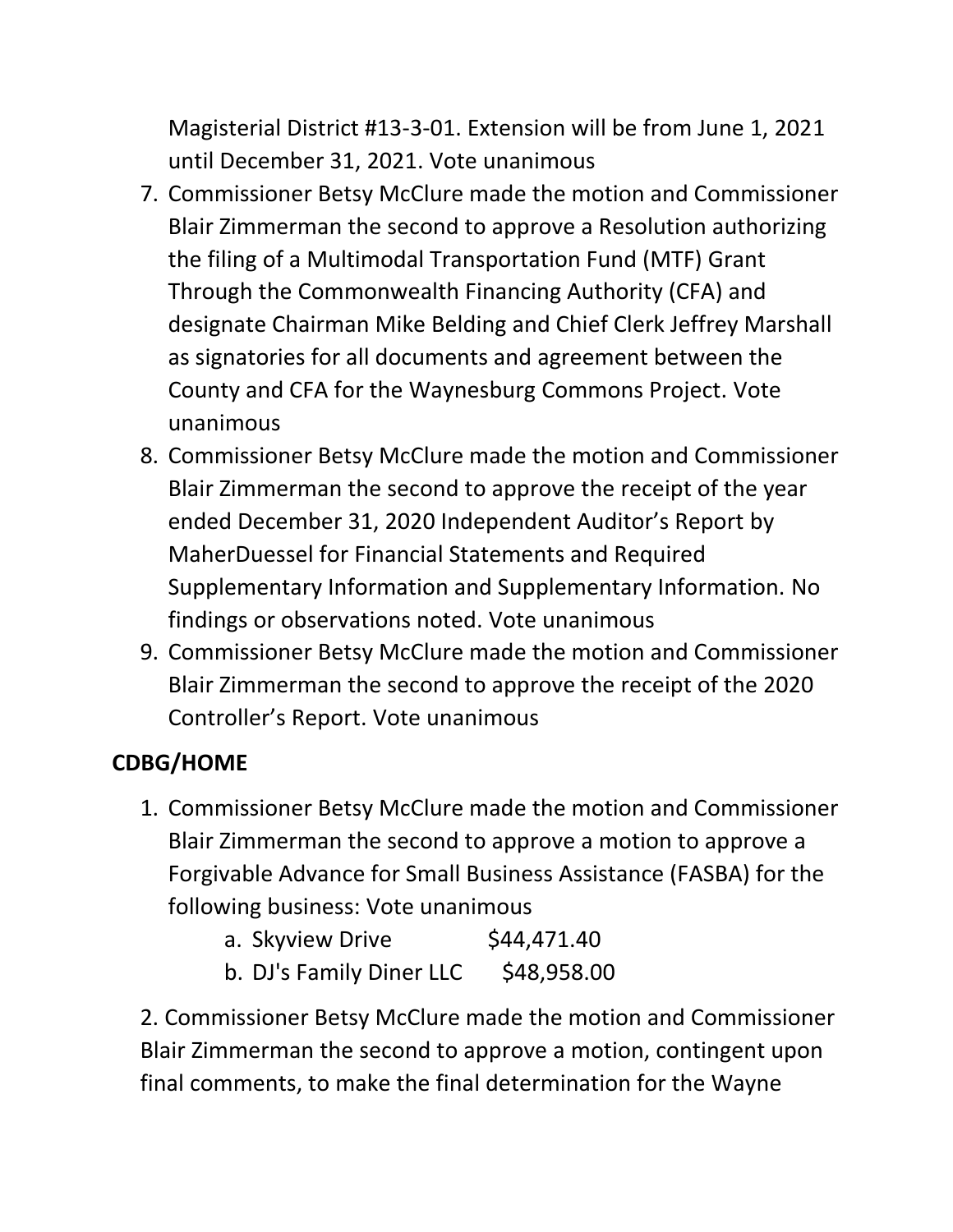Township, Sewage Sand Bed Environmental Review Record to convert to an exempt activity and to file an Exempt Status Determination. Vote unanimous

3. Commissioner Betsy McClure made the motion and Commissioner Blair Zimmerman the second to approve a motion, contingent upon final comments, to make the final determination for the Waynesburg Borough, First and Washington Street Sewage Line Replacements to convert to an exempt activity and to file an Exempt Status Determination. Vote unanimous

4. Commissioner Betsy McClure made the motion and Commissioner Blair Zimmerman the second to approve a motion to award Cosmos Technologies the contract to provide Lead, Radon and Asbestos Services. Vote unanimous

5. Commissioner Betsy McClure made the motion and Commissioner Blair Zimmerman the second to approve a motion, contingent upon final comments, to make the final determination for the Tier I Broad Level Review that there are no extraordinary circumstances which would require completion of an EA, and this project may remain Categorically Excluded Subject to Section 58.5. Vote unanimous

## **CYS**

- 1. Commissioner Betsy McClure made the motion and Commissioner Mike Belding the second to approve the agency received 2 RFPs for each program, Family Reunification Program and Visit Coaching/Supervised to approve the following RFP's, effective 6/25/2021 Commissioner Blair Zimmerman abstained.
	- a. Blueprints for the Family Reunification Program will not exceed \$112,000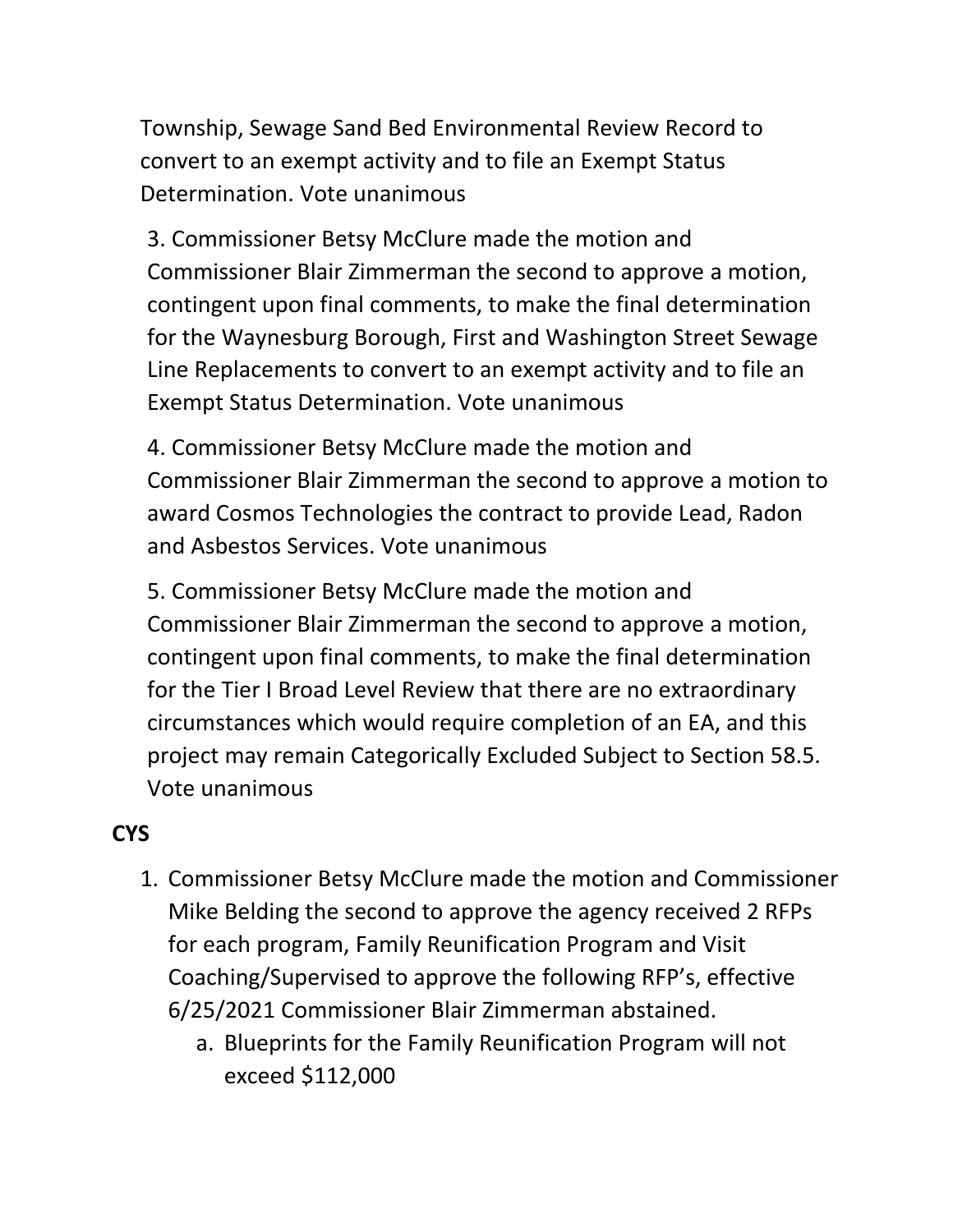- b. Justice Works for the Visit Coaching/Supervised Visits will not exceed \$250,000
- 2. Commissioner Betsy McClure made the motion and Commissioner Blair Zimmerman the second to approve the FY 20-21 – Lukas Gatten, Child Attorney / GAL for \$65.00/hour. Vote unanimous
- 3. Commissioner Betsy McClure made the motion and Commissioner Blair Zimmerman the second to approve the FY 20-21 – Act 148 2ND Qtr Expenditures. Vote unanimous

# **ELECTIONS**

1. Commissioner Betsy McClure made the motion and Commissioner Blair Zimmerman the second to approve the survey of polling place accessibility for the elderly and person with a disability county summary sheet. Effective 6/25/2021. Vote unanimous

# **HUMAN SERVICES**

- 1. Commissioner Betsy McClure made the motion and Commissioner Blair Zimmerman the second to approve the FY21/22 PADOT Shared Ride Grant Agreement accepted 7/6/21in DOTGRANTS. Vote unanimous
- 2. Commissioner Betsy McClure made the motion and Commissioner Blair Zimmerman the second to approve the FY20/21 TEFAP (The Emergency Food Assistance Program) Report of Expenditures for January – March 2021 submitted 6/23/21. Vote unanimous
- 3. Commissioner Betsy McClure made the motion and Commissioner Blair Zimmerman the second to approve the FY21/22 MATP (Medical Assistance Transportation) Initial Allocation of \$742,236. Vote unanimous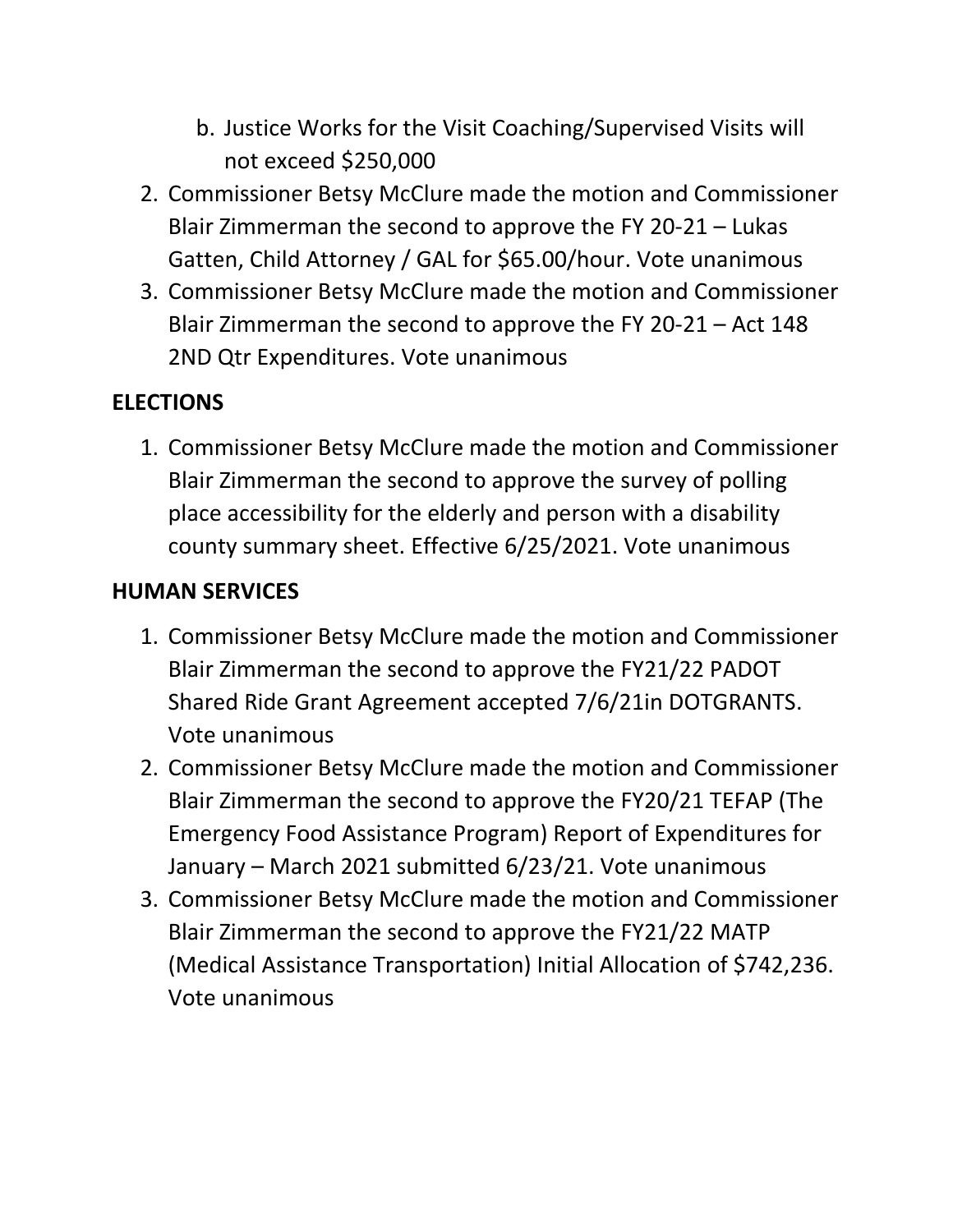1. Commissioner Betsy McClure made the motion and Commissioner Blair Zimmerman the second to approve a motion to approve a stipend of no more than \$12,000 for a special project request through the Industrial Development Authority for the pursuit of an Environmental Protection Agency Site Specific Cleanup Grant for Mather Property. Vote unanimous

## **MENTAL HEALTH AND INTELLECTUAL DEVELOPMENTAL DISABILITIES**

- 1. Commissioner Betsy McClure made the motion and Commissioner Blair Zimmerman the second to approve the FY21/22 Human Services Block Grant Assurance of Compliance. Vote unanimous
- 2. Commissioner Betsy McClure made the motion and Commissioner Blair Zimmerman the second to approve the FY21/22 Operating Agreement for Participation in ITF (Infant Toddler Families) Waiver. Vote unanimous

## **PARKS AND RECREATION**

- 1. Commissioner Betsy McClure made the motion and Commissioner Blair Zimmerman the second to approve the Advertising Agreement between West Virginia Radio Corporation and the Greene County Department of Recreation for audio scheduled advertising. Cost is \$4,572.00. Vote unanimous
- 2. Commissioner Betsy McClure made the motion and Commissioner Blair Zimmerman the second to approve the Contingent Funding Agreement Between EQT Corporation and the County of Greene for Greene Country Fest. Vote unanimous

### **IDA**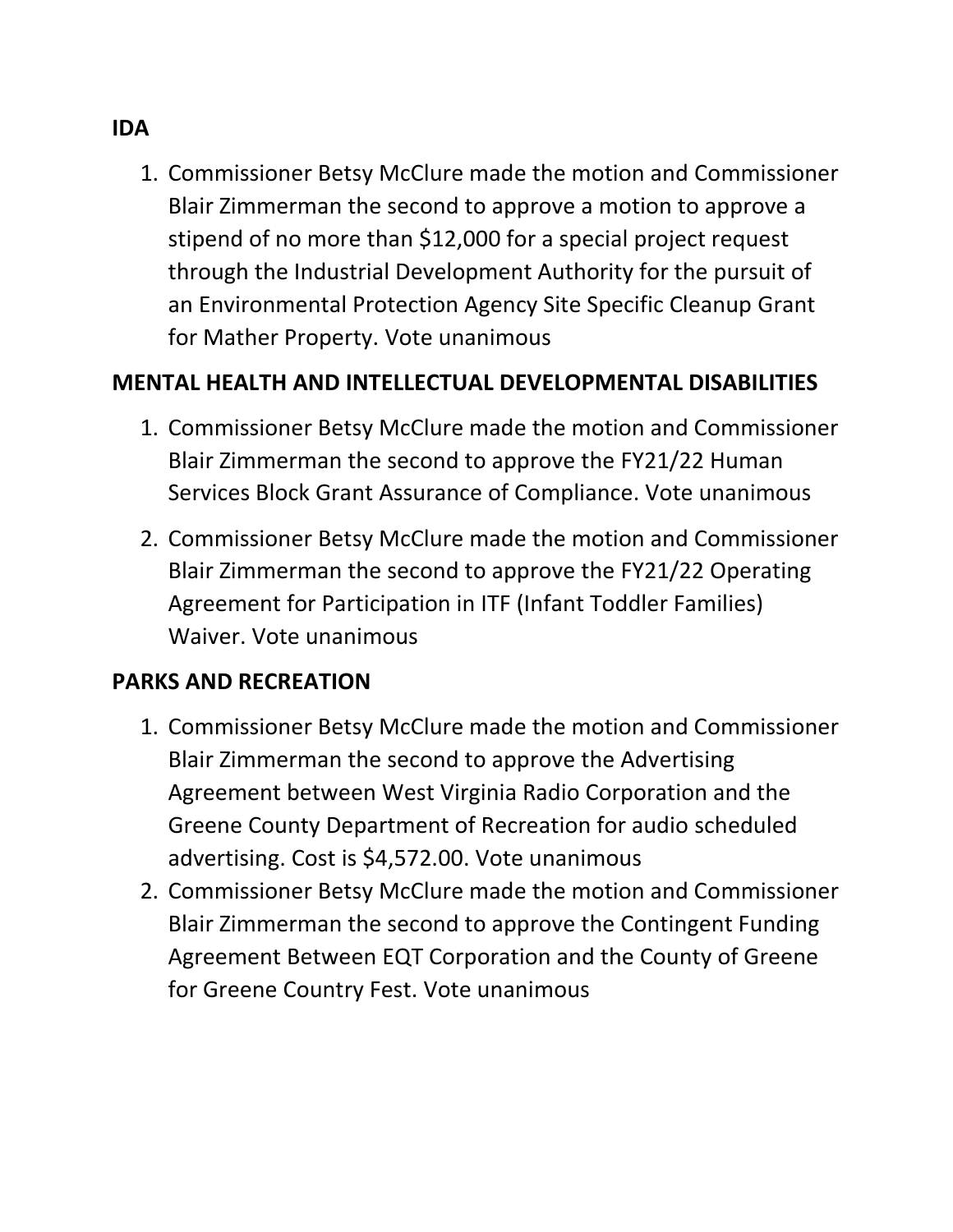### **RDA**

1. Commissioner Betsy McClure made the motion and Commissioner Blair Zimmerman the second to approve the Conditional Award of Funds for the Pennsylvania Housing Affordability and Rehabilitation Enhancement (PHARE) Fund in the amount of \$700,000 for the From Blight to Bright Redevelopment Authority Project. Vote unanimous

### **TAX CLAIM**

1. Commissioner Betsy McClure made the motion and Commissioner Blair Zimmerman the second to approve the pursuant to Act 33 of 2021 that the Greene County Tax Claim Bureau will establish a \$10 fee to file an application to register for all sales held by the Bureau. Vote unanimous

#### **VETERANS AFFAIRS**

1. Commissioner Betsy McClure made the motion and Commissioner Blair Zimmerman the second to approve to create a Sub-Fund in the Non-Endowed Fund Agreement between the County of Greene and the Community Foundation of Greene County. The Sub-Fund would be for the Greene County Veterans Affairs Office for the Together with Veterans Program. Kathy Cipcic, Greene County Veterans Affairs Director, will be the local representative. Vote unanimous

#### **NOTICES**

- 1. David Cole submitted an application for a GP-3 Bank Rehabilitation, Bank Protection, and Gravel Bar Removal located at 1478 Oak Forest Road Waynesburg.
- 2. Swanson Industries, Inc. intends to renew the NPDES Individual Permit to Discharge Industrial Stormwater located in Mt. Morris.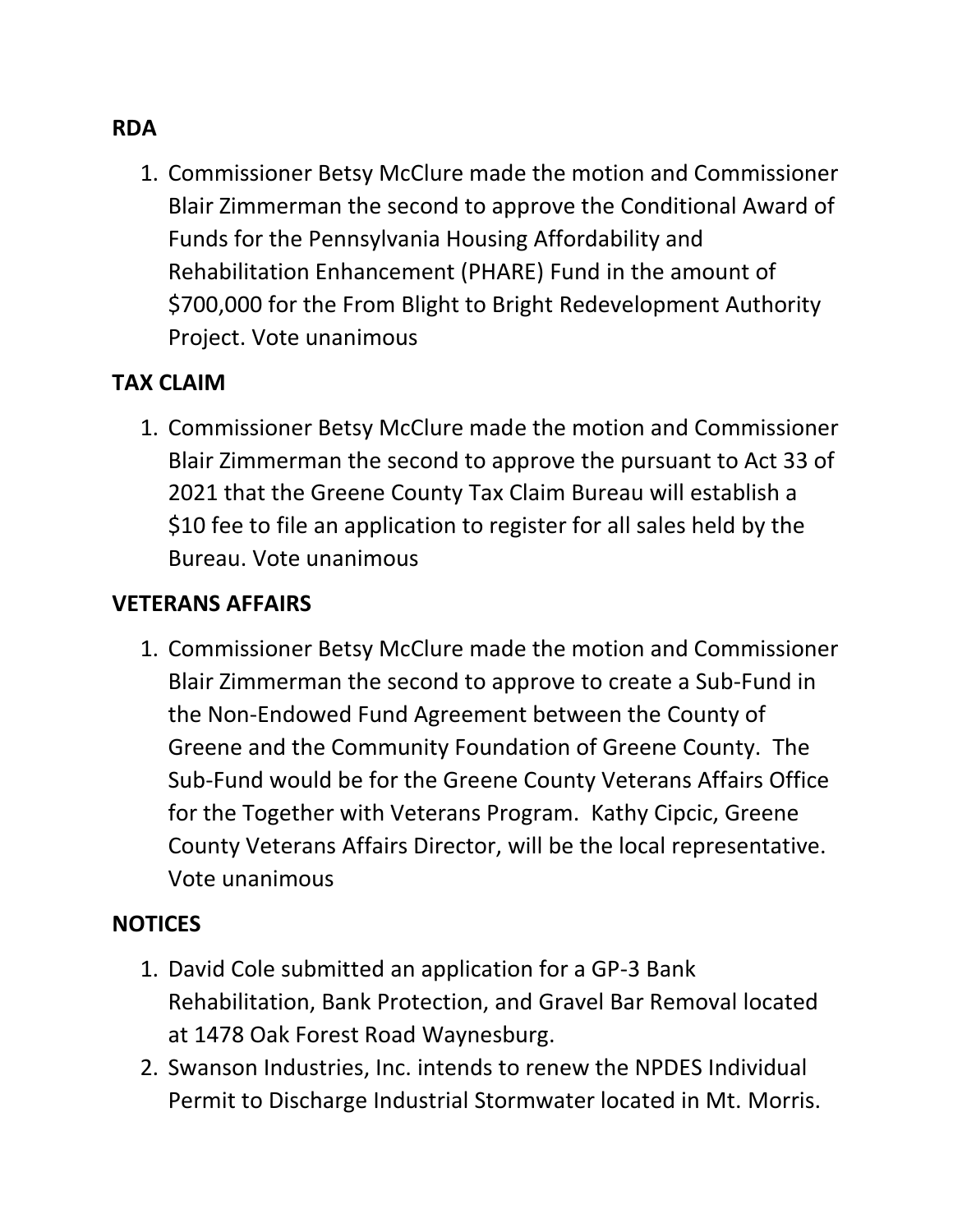- 3. EQM Gathering OPCO, LLC is covered under GP-5 for Utility Line Stream Crossings and GP-8 Temporary Road Crossing for NITMH019 Pipeline, Whiteley Township.
- 4. CNX Gas is applying for a permit to Drill and Operate Gas Wells for Silver Fox Farms LLC RHL87KHSU, Silver Fox Farms LLC RHL87NHSU Richhill Township.
- 5. Aleppo Township submitted an application for a GP-3 Bank Rehabilitation, Bank Protection, and Gravel Bar Removal located in New Freeport at Mudlick Road.
- 6. Aleppo Township submitted an application for a GP-3 Bank Rehabilitation, Bank Protection, and Gravel Bar Removal located in New Freeport at Gunn Hill Road.
- 7. Aleppo Township submitted an application for a GP-3 Bank Rehabilitation, Bank Protection, and Gravel Bar Removal located in New Freeport at Palmer Road.
- 8. Center Township intents to submit a GP-7 permit for Barton Hollow Road Bridge Replacement located in Center Township.
- 9. Consol submitted a Chapter 105 Water Obstruction and Encroachment General Permit Application for Harvey Mine Bates Fork 5B Panel Augmentation Waterline – Dille Run Crossing located in Washington Township.
- 10. EQM Gathering OPCO, LLC applying for coverage under the ESCGP-3 for NITMS016 to NITMS004 pipeline located in Franklin and Whiteley Township.
- 11. EQM Gathering OPCO, LLC notice of Intent for coverage under the ESCGP-3 for NITMH019 Pipeline located in Whiteley Township.

# **PUBLIC COMMENT**